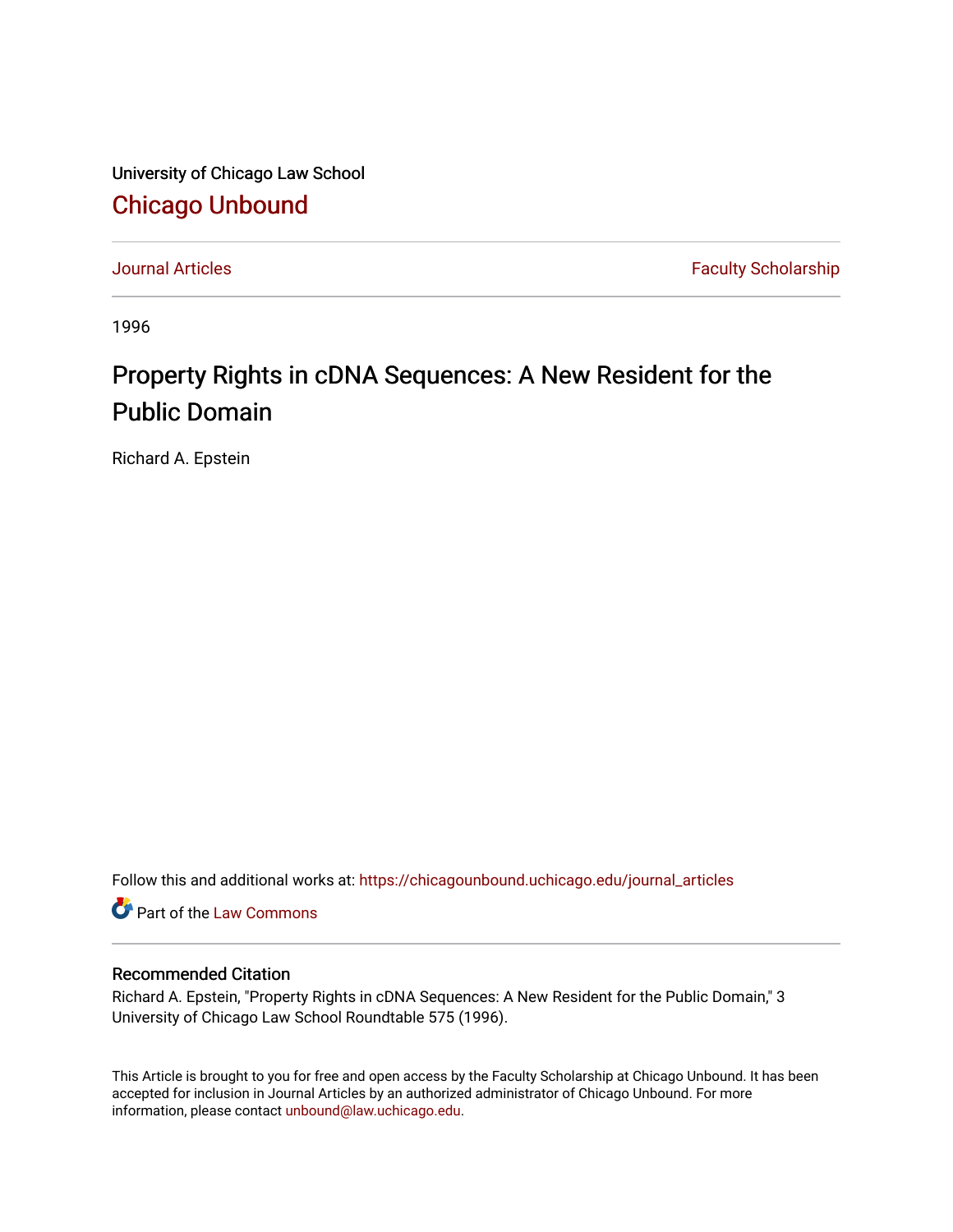# **Property Rights in cDNA Sequences: A New Resident for the Public Domain**

## RICHARD **A.** EPSTEINt

Professor Rebecca Eisenberg has provided us with an exhaustive and useful account of the recent dispute over patent protection for large-scale complementary **DNA** ("cDNA") sequencing.' Stripped to its essentials, the dispute arose as follows. Scientists at the National Institute of Neurological Diseases and Stroke developed the initial techniques for the discovery of cDNA sequences and the ability to isolate certain "expressed sequence tags" ("ESTs") within the cDNA sequences. These gene tags permit investigators to identify the larger active **DNA** strands of which they are a part and provide information that might be used to develop drugs and other end products that, if successful, could command a handsome return in the marketplace.

No one doubts, I think, that any novel processes used to isolate these gene tags are entitled to receive patent protection. But researchers also sought patent protection for the non-"junk **DNA"** tags themselves, even though their exact functions were not clearly established. In the end, these patent applications were rejected.<sup>2</sup> Our post mortem, therefore, must consider the implications of this incident for future applications.

While I make no strong claim to expertise on patent law, I yield to no one in my enthusiasm for the institution of private property. Notwithstanding the latter and perhaps because of the former, I am puzzled as to why Professor Eisenberg hesitates to condemn these claims. I can hardly conceive of a weaker case for patent protection than this one. To outline the reasoning behind this conclusion, I shall divide my response into two parts. Part I gives a quick overview of the rules governing the acquisition of property rights both in things and inventions. Part II applies the principles behind property rights to the cDNA dispute.

<sup>&</sup>lt;sup>t</sup>Richard A. Epstein is the James Parker Hall Distinguished Service Professor of Law at the University of Chicago Law School.

**<sup>1.</sup>** See Rebecca **S.** Eisenberg, *Intellectual Property at the Public Private Divide: The Case of Large-Scale cDNA Sequencing,* 3 U Chi L Sch Roundtable *557* (1996).

<sup>2.</sup> See id at 563; James Boyle, *Shamans, Software and Spleens 9* (Harvard 1996).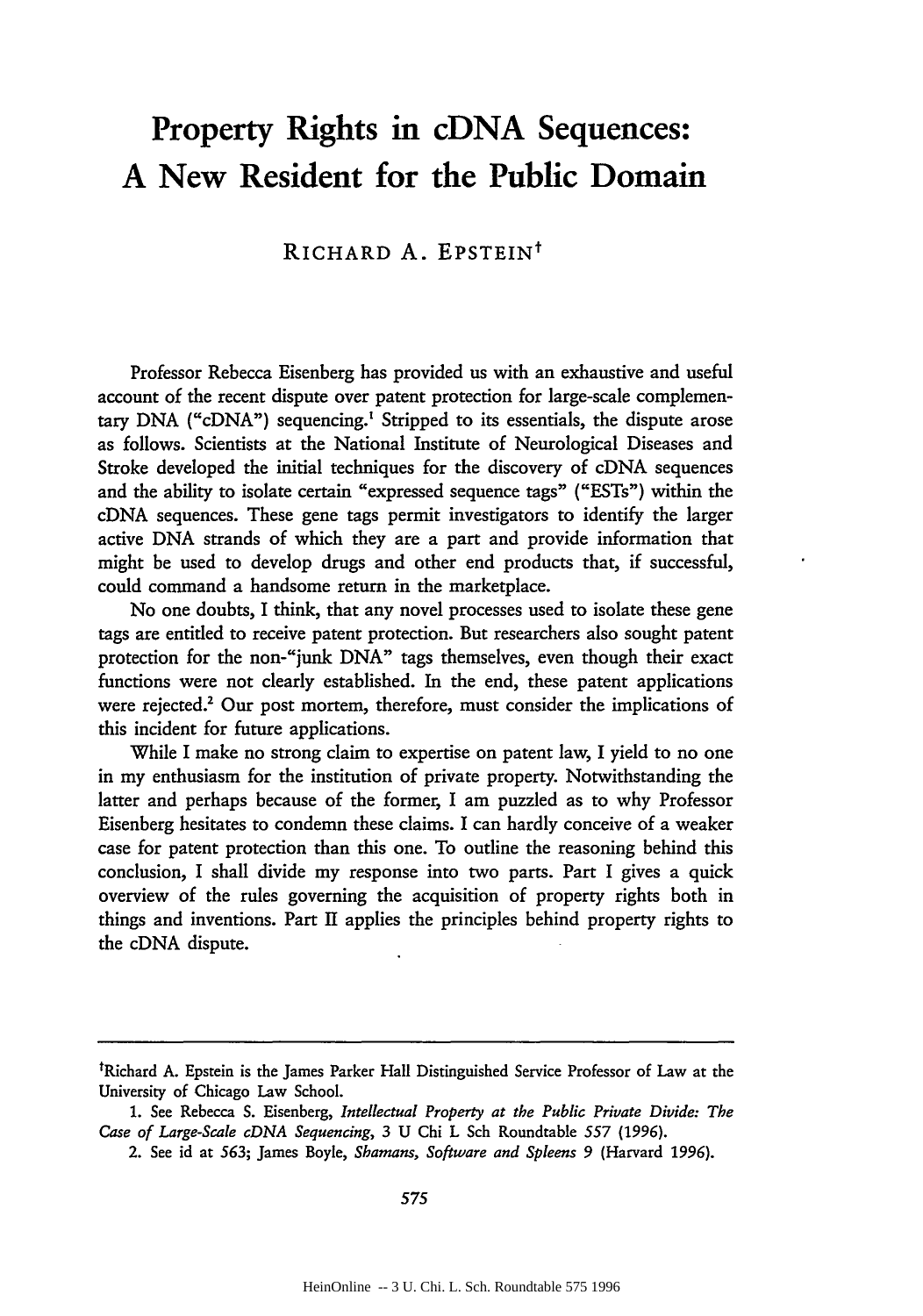#### I. Property and Patents

The common law rules governing private property made no provision for patents, but were keyed to the protection of a *specific thing* that was found by the defendant and was otherwise unowned. The rules applied both to land and to movables, such as driftwood on the beach. The law allowed for the capture of the unowned fox on a barren beach in *Pierson v Post.3* But in all cases the payoff was limited. The first possessor took the ownership of the particular tangible *thing-period.* The classical writers on property delighted in the rule because they believed that everything deserves, or at least needs, an owner.<sup>4</sup> **By** assigning that right to the first possessor, the law makes it clear who can farm the land, carve the wood, or skin the fox-no small advantages. But for animals, the rule that firmed up property rights in the individual animal allowed the species to be hunted to extinction. Therefore, other collective limits had to be devised and were.' The first possession rule had its limits as well as its uses.

Moreover, the first possession rule functions fitfully with respect to property rights in ideas. For example, it protects the owner of the first telephone, which is fine, but does not give the inventor the exclusive right to produce telephones, which is not so fine. The first possession rule ignores the fact that the payoff from research and development comes not in the ownership of the specific thing, but in the use of the key ideas and plans to produce a line of similar products. The common law rules of first possession allow anyone to assemble the needed materials and to make telephones identical to those produced **by** the original inventor. Free riding on the investor's research and development costs, the subsequent producer of telephones will likely sell telephones at a lower price. Facing that threat, the original inventor may well withdraw from the field if he knows that his first customer could become his victorious low-cost competitor. To prevent this result, patent law protects the investor against the use of his invention **by** others. No longer are property rights embedded solely in the tangible objects to which the common law rules assign owners. Instead, the property rights conferred **by** patent law extend to classes of things, present and future, that fall within the scope of the patent. Unfortunately, it is much more difficult to define the scope of a patent than the boundaries of a parcel of land, the confines of a piece of wood, or the body of a fox. So just how broad should a patent be?

In dealing with the acquisition of physical objects, the social considerations that lurk behind the definition of property rights are not called into high relief.

**<sup>3. 3</sup>** Cai R **175** (NY 1805).

<sup>4. &</sup>quot;Its true basis [of the priority for the first possessor] seems to be, not an instinctive bias towards the institution of Property, but a presumption, arising out of the long continuance of that institution, that *everything ought to have an owner."* Henry S. Maine, *Ancient Law* 257-58 (Murray 12th ed 1888).

*<sup>5.</sup>* For the now classic exposition on the origin of trapping territories, see Harold Demsetz, *Toward a Theory of Property Rights,* 57 Am Econ Rev 347, 352, 353 (1967).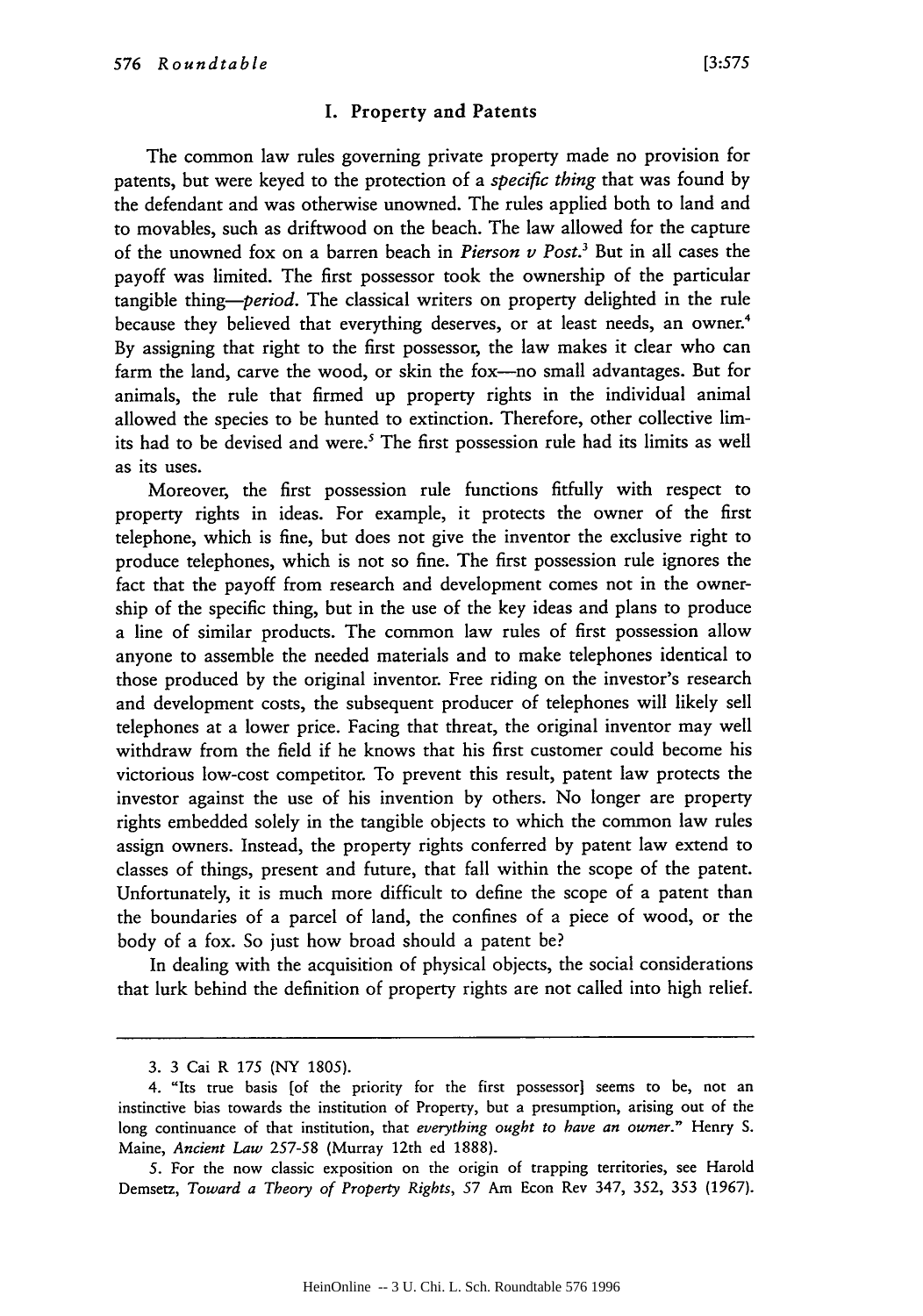It is sensible enough to assign to one person exclusive and perpetual rights when a specific piece of land, a specific chattel, or a specific wild animal is at stake. The old maxim that "only he who sows shall reap" recognizes the obvious truth that a crop can be harvested only once. So, the right to harvest has to be assigned to the party who planted the crop, if planting is to take place at all. Similarly, a given animal can be captured and used but once. As a result, the incentives for its capture and use are best situated, so long as overhunting is combated in some other fashion, if that right belongs to the party who reduced the animal to possession in the first place.

With patents, on the other hand, the calculation is far trickier. Just because it is imperative to give the inventor of the telephone protection that goes beyond the specific telephone he makes, it hardly follows that his patent protection should be infinite either in scope or duration for all telephones however and whenever designed. Some protection of exclusive rights after invention, at the back end of the process, seems necessary to create incentives for spurring inventions and discoveries at the front end. In this context, however, exclusivity comes at a far higher price because others who could use this idea profitably for nothing are now required to defer their use to the holder of the patent monopoly. The basic social choice is strictly functional and instrumental. We must decide whether the incentives for the creation of these inventions and discoveries are large enough to justify the restrictions on output that follow when rights over invention or discovery are vested exclusively in the inventor and discoverer.

While there is widespread agreement in the literature about the imperative necessity of making this tradeoff, there is far less agreement as to how to make it. Theorists on the patent law form a mysterious and inveterate set of fine-tuners, who argue constantly about the size of the trade-offs in particular contexts. They attempt to achieve a balance where the extent of protection is sufficient to spur the first round of invention without unduly dulling the second.

The problem is further complicated because there are no legal rules that require individuals to patent their inventions once they are made. As the word "patent" itself suggests, the patent is patent (with a long "a"), as opposed to latent. The particulars of the invention must be disclosed in **full** in order to receive legal protection. Yet individuals who have developed certain processes to produce standard goods often do not want to publish the details of their inventions because others could build the suitable apparatus themselves and sell their standardized output at low prices without ever disclosing that their activity infringes the patent of another. To forestall this result, some inventors prefer to keep their inventions secret. These trade secrets are then disclosed only to those individuals who agree **by** contract to use the invention solely for limited purposes and not to disclose its key features to others. Therefore, one cost of supplying insufficient patent protection is to encourage an excessive migration into trade secrets, which are of indefinite duration, so long as the secret can be kept.

 $\cdot$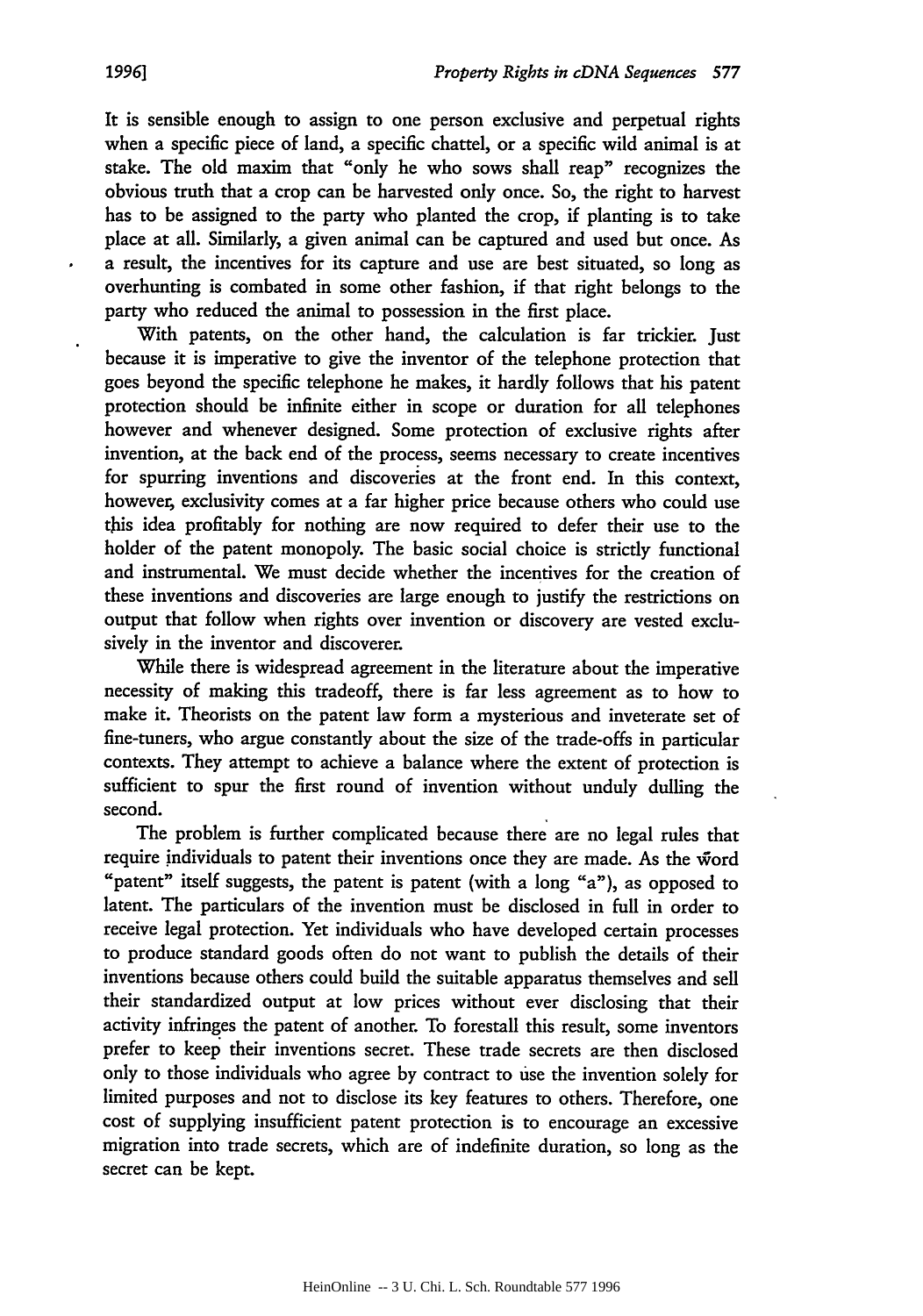#### **II.** The cDNA Dispute

I am in no position to hazard a responsible guess as to the optimal scope and length of patent protection in some hypothetical generic case. But I do have a strong reaction about the prospect of patent protection for cDNA sequences. Try as I might, I cannot comprehend how these applications could have been regarded as giving rise to a respectable case for patent protection. Rather, this controversy seems to present an oasis of simplicity surrounded by a sea of doubt. Professor Eisenberg presents us with a taut narrative that treats the correct resolution of the dispute as a close matter, but she never quite gives us her bottom line. Not being an expert in the area, I am not so bashful. It is hard to conceive of a weaker case for patent protection than these cDNA tags. The scope of the claimed protection is enormous. It is quite literally as though the hunter who bagged the first fox gets an exclusive right to capture every member of the species. However, the logic of extending cDNA tags such expansive protection is just not there. For example, as Eisenberg reports, Merck & Co., Inc., which is no stranger to the patent wars, has provided an extensive fund to Washington University in St. Louis in order to help pay for the production of cDNA tags that will be immediately placed in the public domain. Other private institutions, including universities, also appear to be willing to chip in to help cover the costs of these enterprises.<sup>6</sup> This collective enterprise may well be fraught with some risk, for if the patent applications of the private firms, Human Genome Sciences and Incyte Pharmaceuticals, are ever granted, then this public database would infringe the patent. Both the parties who have assembled the database and those who have used it could be liable. The ensuing legal snarls promise handsome annuities to patent lawyers and their squads of expert witnesses and could only slow down the research process that depends on access to this database.

So why tolerate the patent? Within the logic of the patent tradition, the only possible explanation for this untoward development is that exclusion is part of the regrettable cost of new discoveries. In this context, however, no society should make so lopsided a bargain or be presumed to have made one by allowing for generalized patent protection. The cDNA sequences are not some hidden secret. Right now many research groups and firms are out to discover them. So long as at least one group is prepared to place its discoveries in the public domain, and to do so at a rapid rate, then why use the patent laws to secure innovation? It is not as though the private companies are fashioning some new bacteria or virus with commercial application, as was the situation in *Diamond v Chakrabarty*.<sup>7</sup> In that case, patent protection was accorded, rightly in my view, for the creation of a new organism not found in nature.<sup>8</sup> In the present imbroglio, we have all the inconveniences of exclusion

<sup>6.</sup> See Eisenberg, 3 U Chi L Sch Roundtable at 569-70 (cited in note 1).

<sup>7. 447</sup> US 303 (1980).

<sup>8.</sup> Id at 313 ("Congress thus recognized that the relevant distinction was not between living and inanimate things, but between products of nature, whether living or not, and